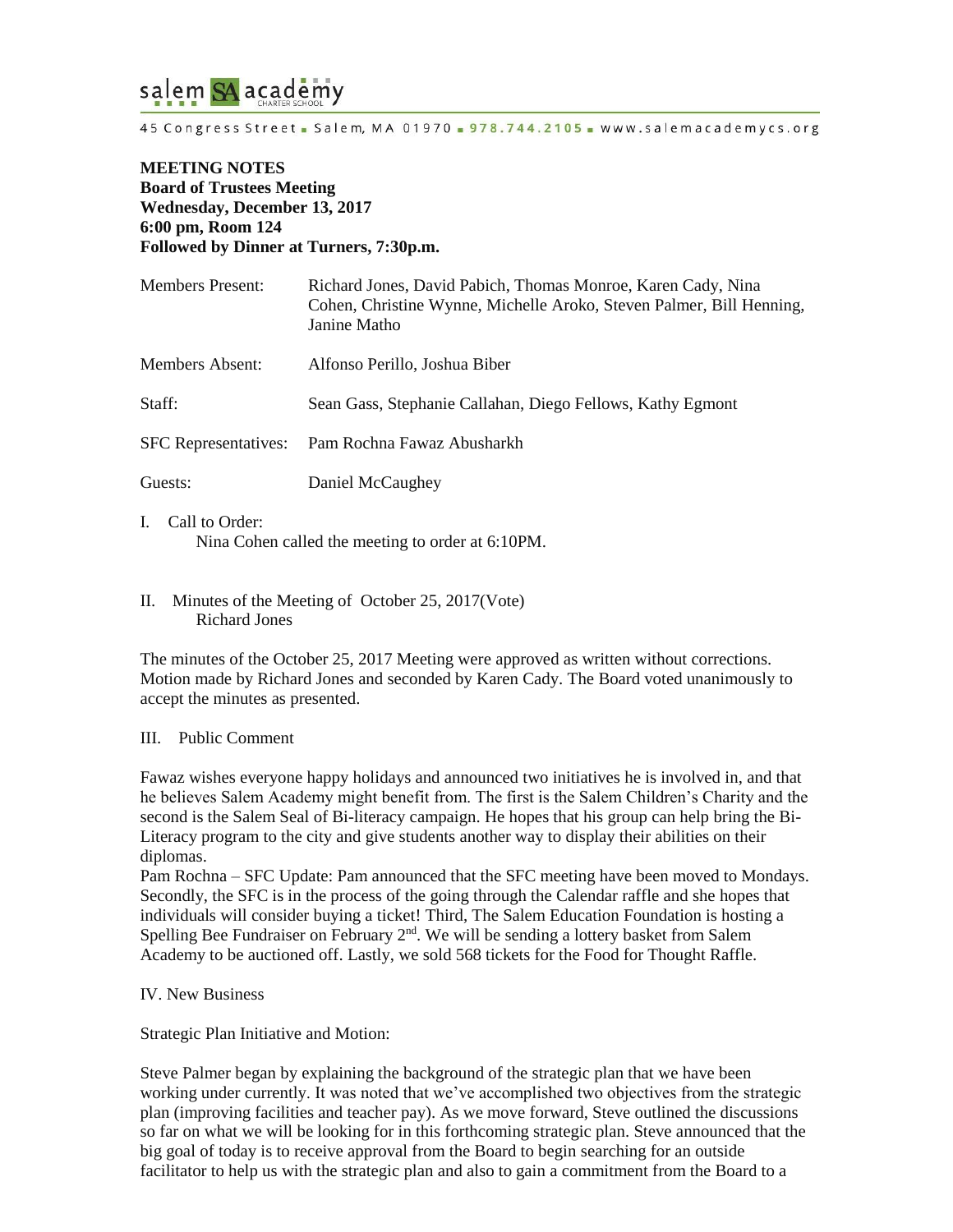# salem SA academy

45 Congress Street - Salem, MA 01970 - 978.744.2105 - www.salemacademycs.org

six-month working period. The board agreed that a clear timeline for input (and roles for committee members) will be decided once we have agreed on a facilitator.

**Motion:** A motion was moved by Bill Henning to allocate \$50,000 in available funds and a commitment from the Board to the process of hiring a consultant. This motion was seconded by Thomas Monroe. The Board voted unanimously to accept the motion.

Election of Officers & Committee Assignments:

The board has to approve new committee assignments. Steve Palmer reminds the Board that the named positions needed a vote to be confirmed. (See attachment for Slate).

**Motion:** A recommended slate was presented by Nina Cohen. The motion to adopt the slate was made by Rick Jones and seconded by David Pabich. The Board voted unanimously to adopt the Slate.

**Motion:** A motion was made by Bill Henning to elect the Slate as recommended. The motion was seconded by Janine Matho. The Board voted unanimously to elect the Slate as presented.

V. Committee Reports

A. Finance Committee Report Bill Henning

Bill Henning began the discussion by providing an update on finances since the last meeting. Highlights:

- We have hired a bookkeeper, Deborah Campbell.
- Our financial picture is healthy and we have some breathing room since we did not have to pay rent for the buildings that were not open until September.
- Once we have a completed report on our finances, we will need to think about short term & long-term plans for managing our reserves and investments.
- We have reasonable liquidity with our finances so that if circumstances change we will have some room.
- The note has been completely refinanced with the same terms at 4.5% and no fees or closing costs.
- We have budgeted liberally regarding our staff. That said, we were able to save money by moving personnel around and by lack of demand in areas we thought we would need. If demand grows we will revisit the need to hire an expert.
- We will begin looking at creating a source and uses report for our finances.
- B. Facilities Committee David Pabich

David begins the discussion by updating the Board on the gymnasium. There will have to be some landscaping done to ensure that the excess water is taken care of properly around the building. Additionally, we have installed a washer and dryer in the gym to keep uniforms clean. David goes on to discuss the Albright Center for the Arts, and how the building is in great shape. The committee will learn more and make some decisions regarding the HVAC and the sound in the rooms. The committee will also continue to evaluate the traffic flow around the campus.

Kathy Egmont indicated that she has created a rental policy agreement that she would like the Board to approve. Kathy explains that we have many community partners who would like to use our facilities and we hope to accommodate them with our new policy. She explains that school related functions or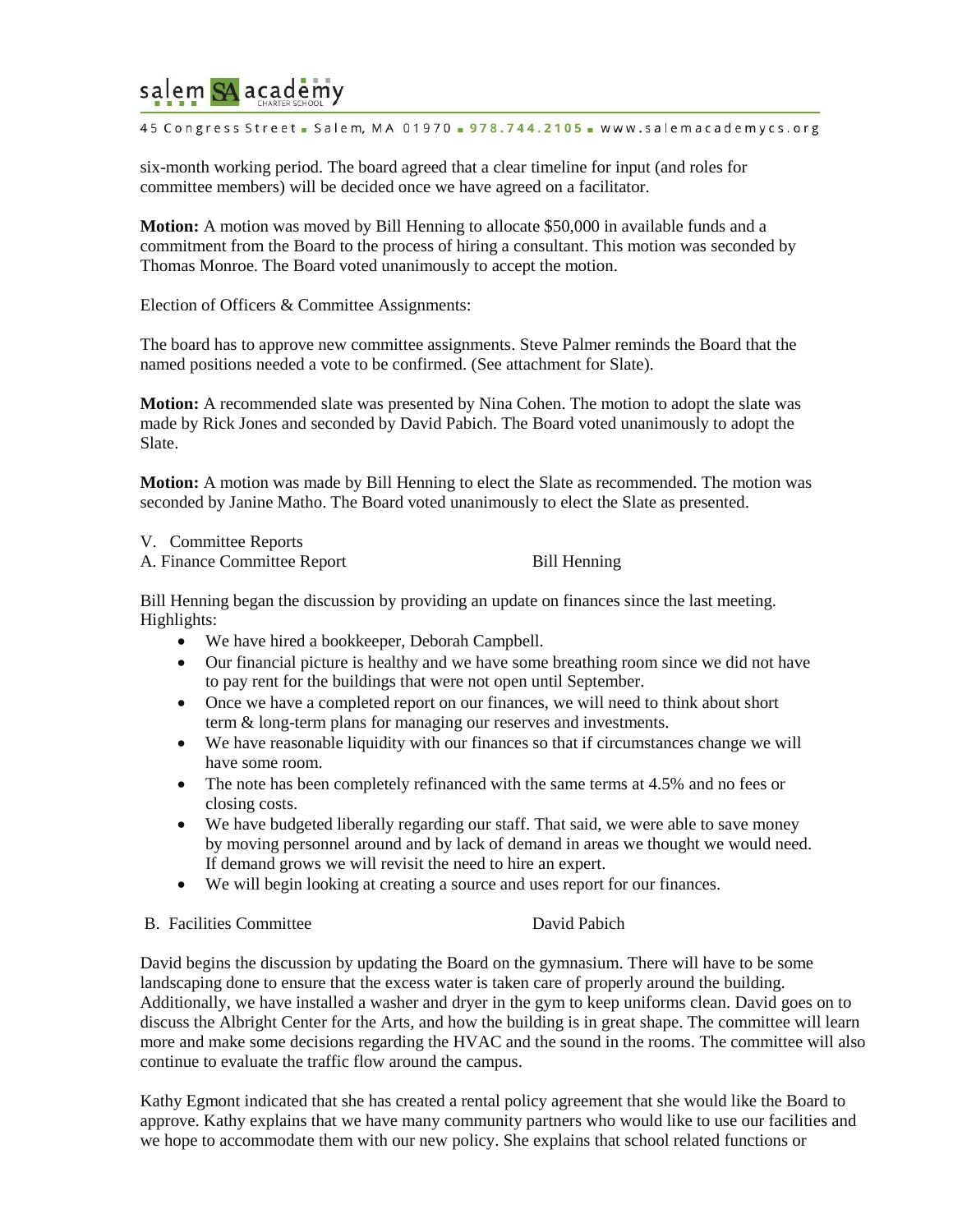## salem SA academy

### 45 Congress Street - Salem, MA 01970 - 978.744.2105 - www.salemacademycs.org

activities will take precedent over other requests for space. A discussion ensued regarding the tax implications of renting/providing spaces to organizations to which no clear answer exists.

**Motion:** Kathy Egmont calls for a motion to vote on the final rental agreement. The motion was moved by Thomas Monroe. Richard Jones seconded the motion. The Board voted unanimously to accept the rental policy agreement.

### VI. Head of School Report

Stephanie Callahan / Sean Gass

Stephanie Callahan gives the board an update on both the Upper School and Lower School happenings. Of note: The Upper School is preparing for their midterms when they return from break. The Lower School will be looking at how we approach learning centers for our students of which two thirds will participate. While the focus has been on academic instruction we are looking at how we might accommodate more social and emotional supports that they might need.

### US: ELA Grade 10 overview.

Sean Gass provides an explanation for the Upper School Q1 Data. It is acknowledged that we have seen increases in high honors and honor roll. That said, we are also seeing a great area of need in our 9<sup>th</sup> grade group. Part of this is due to the large 9<sup>th</sup> grade class (86 students) with various needs coming in ranging from being new students to SACS and our culture and also from additional supports needed such as IEP's. On a more positive note, Sean explains that we had our first  $9<sup>th</sup>$  grade parent night. This produced great attendance with 47 parents showing up. The parent night covered many areas of the high school experience ranging from the transition to high school to midterms and student supports available.

Sean announces that we will likely be offering tutoring over the February and April breaks. In the past we have done this tutoring as grade recovery but we are looking at changing the model for this year and focusing on skill development. We are aware that the 9<sup>th</sup> grade might be an anomaly in regards to academic concerns, but the staff is committed to ensuring that we are providing the resources necessary for our students to succeed.

VII. Executive Director Report Kathy Egmont

Written report only.

Major thanks to both Thomas Monroe and Karen Cady for their work. A presentation of gifts was had before we closed the meeting.

VIII. Motion to adjourn entertained by Nina Cohen. So moved by Karen Cady and seconded by Janine Matho. Voted unanimously

Meeting concluded at 7:20pm